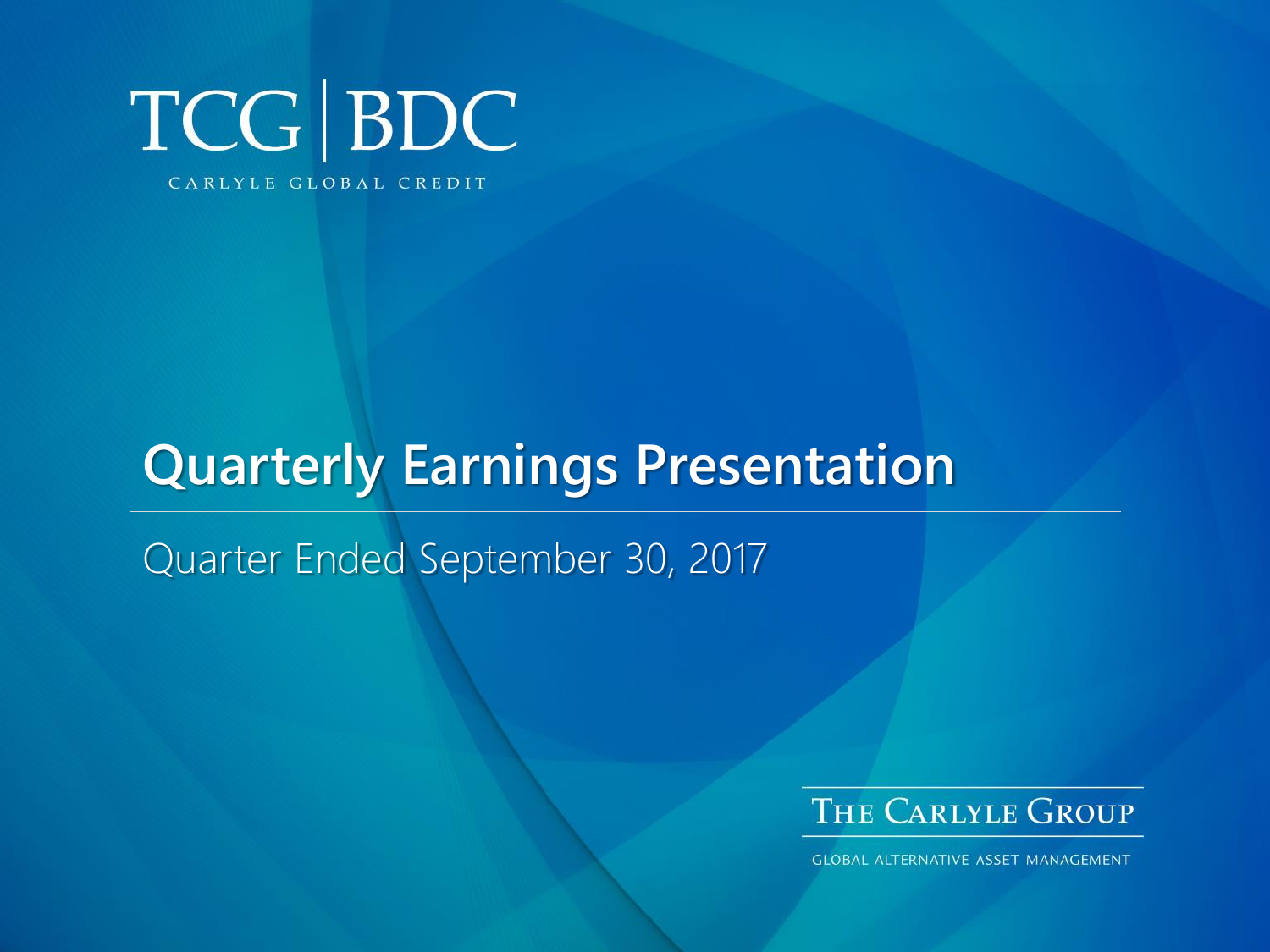#### **Disclaimer and Forward-Looking Statement**

This presentation (the "Presentation") has been prepared by TCG BDC, Inc. (together with its consolidated subsidiaries, "we," "us," "our," "TCG BDC" or the "Company") (NASDAQ: CGBD) and may only be used for informational purposes only. This Presentation should be viewed in conjunction with the earnings conference call of the Company held on November 8, 2017 and the Company's Quarterly Report on Form 10-Q for the quarter ended September 30, 2017. The information contained herein may not be used, reproduced, referenced, quoted, linked by website, or distributed to others, in whole or in part, except as agreed in writing by the Company.

This Presentation does not constitute a prospectus and should under no circumstances be understood as an offer to sell or the solicitation of an offer to buy our common stock or any other securities nor will there be any sale of the common stock or any other securities in any state or jurisdiction in which such offer, solicitation or sale would be unlawful prior to the registration or qualification under the securities laws of such state or jurisdiction.

This Presentation provides an overview of the Company and is not intended to be taken by, and should not be taken by, any individual recipient as investment advice, a recommendation to buy, hold or sell, or an offer to sell or a solicitation of offers to purchase, our common stock or any other securities that may be issued by the Company, or as legal, accounting or tax advice. An investment in securities of the type described herein presents certain risks.

This Presentation may contain forward-looking statements that involve substantial risks and uncertainties. You can identify these statements by the use of forwardlooking terminology such as "anticipates," "believes," "expects," "intends," "will," "should," "may," "plans," "continue," "believes," "seeks," "estimates," "would," "could," "targets," "projects," "outlook," "potential," "predicts" and variations of these words and similar expressions to identify forward-looking statements, although not all forward-looking statements include these words. You should read statements that contain these words carefully because they discuss our plans, strategies, prospects and expectations concerning our business, operating results, financial condition and other similar matters. We believe that it is important to communicate our future expectations to our investors. There may be events in the future, however, that we are not able to predict accurately or control. You should not place undue reliance on these forward-looking statements, which speak only as of the date on which we make them. Factors or events that could cause our actual results to differ, possibly materially from our expectations, include, but are not limited to, the risks, uncertainties and other factors we identify in the sections entitled "Risk Factors" and "Cautionary Statement Regarding Forward-Looking Statements" in filings we make with the Securities and Exchange Commission (the "SEC"), and it is not possible for us to predict or identify all of them. We undertake no obligation to update or revise publicly any forward-looking statements, whether as a result of new information, future events or otherwise, except as required by law.

Information throughout the Presentation provided by sources other than the Company (including information relating to portfolio companies) has not been independently verified and, accordingly, the Company makes no representation or warranty in respect of this information.

The following slides contain summaries of certain financial and statistical information about the Company. The information contained in this Presentation is summary information that is intended to be considered in the context of our SEC filings and other public announcements that we may make, by press release or otherwise, from time to time. We undertake no duty or obligation to publicly update or revise the information contained in this Presentation.

TCG BDC is managed by Carlyle GMS Investment Management L.L.C. (the "Investment Adviser"), an SEC-registered investment adviser and a wholly owned subsidiary of The Carlyle Group L.P. (together with its affiliates, "Carlyle").

This Presentation contains information about the Company and certain of its affiliates and the Company's historical performance. You should not view information related to the past performance of the Company as indicative of the Company's future results, the achievement of which is dependent on many factors, many of which are beyond the control of the Company and the Investment Adviser and cannot be assured. There can be no assurances that future dividends will match or exceed historic rates or will be made at all. Further, an investment in the Company is discrete from, and does not represent an interest in, any other Carlyle entity. Nothing contained herein shall be relied upon as a promise or representation whether as to the past or future performance of the Company or any other Carlyle entity.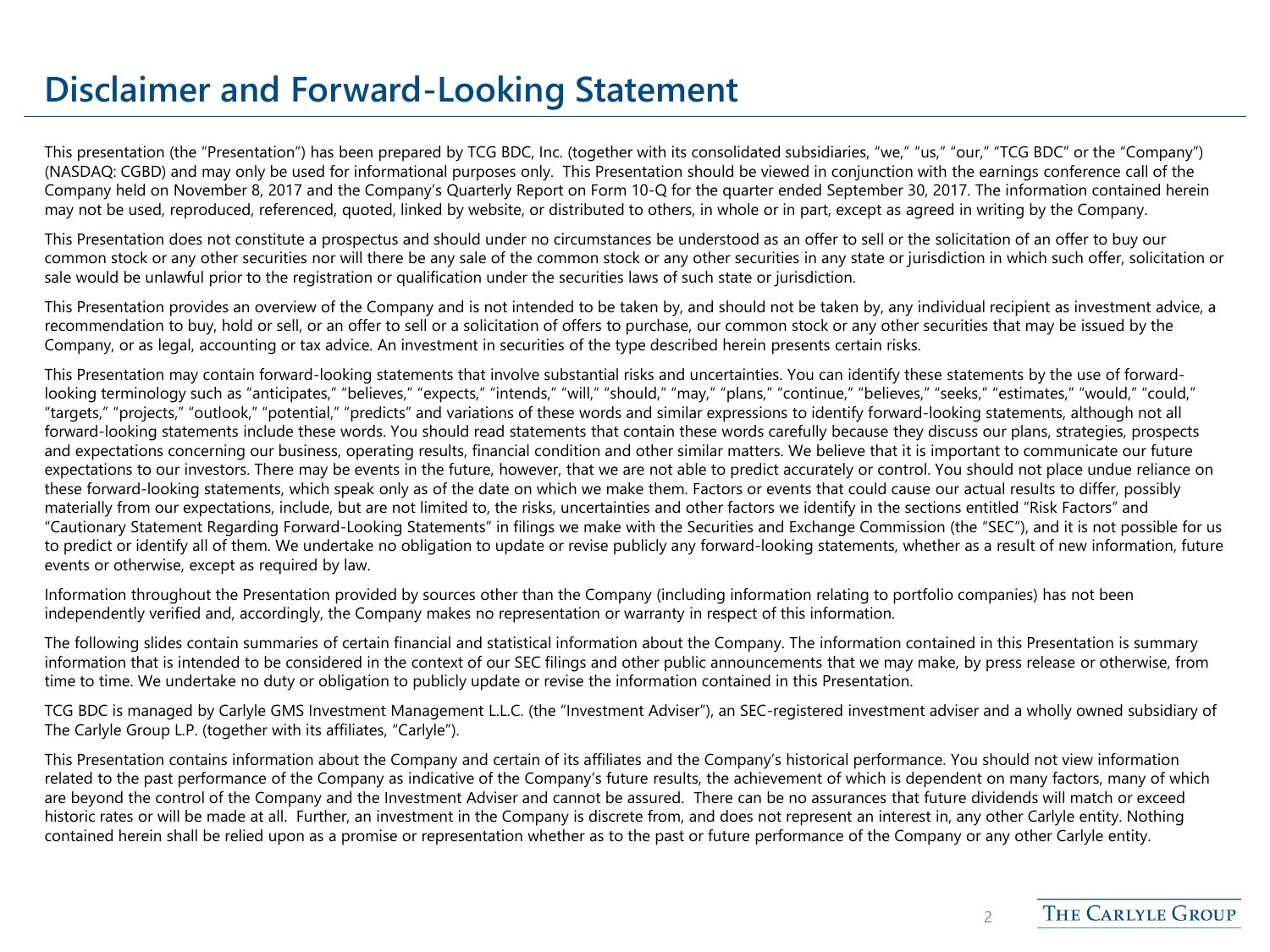### **Summary of Quarterly Results**

#### **Quarter Ended September 30, 2017**

- New investment fundings<sup>1</sup> for the quarter ended September 30, 2017 were \$317 million and sales and repayments totaled \$68 million
- The investment portfolio of our joint venture, Middle Market Credit Fund, LLC ("Credit Fund"), has grown to \$823 million at fair value as of the quarter ended September 30, 2017, as compared to \$800 million at fair value as of the quarter ended June 30, 2017. For the quarter ended September 30, 2017, Credit Fund's new investment fundings<sup>1</sup> were \$99 million and sales and repayments totaled \$74 million, resulting in a net portfolio increase of \$25 million
- Credit Fund produced a 15.36% annualized yield<sup>2</sup> to the Company for the quarter ended September 30, 2017
- Net investment income for the quarter ended September 30, 2017 was \$0.41 per share, as compared to \$0.47 per share for the quarter ended June 30, 2017<sup>3</sup>
- The Company paid a third quarter dividend of \$0.37, representing an 7.86% annualized dividend yield as of September 30, 2017<sup>4</sup>
- Net asset value per share increased by \$0.04 per share to \$18.18 as of the quarter ended September 30, 2017, up from \$18.14 per share as of June 30, 2017

(1) At par/principal and excluding net change in unfunded commitments. Origination activity and resulting capital deployment is dependent on the<br>Investment Adviser's ability to identify investment opportunities. There can are, that the Investment Adviser will be selected to originate any or all such opportunities. (2) The annualized Credit Fund yield is calculated by dividing<br>the dividend income by the weighted average of the Company's inve annualized dividend yield is calculated by dividing the declared dividend by the closing market price for the quarter and annualizing over 4 periods.<br>There can be no assurance that we will continue to earn income at this 3

**THE CARLYLE GROUP**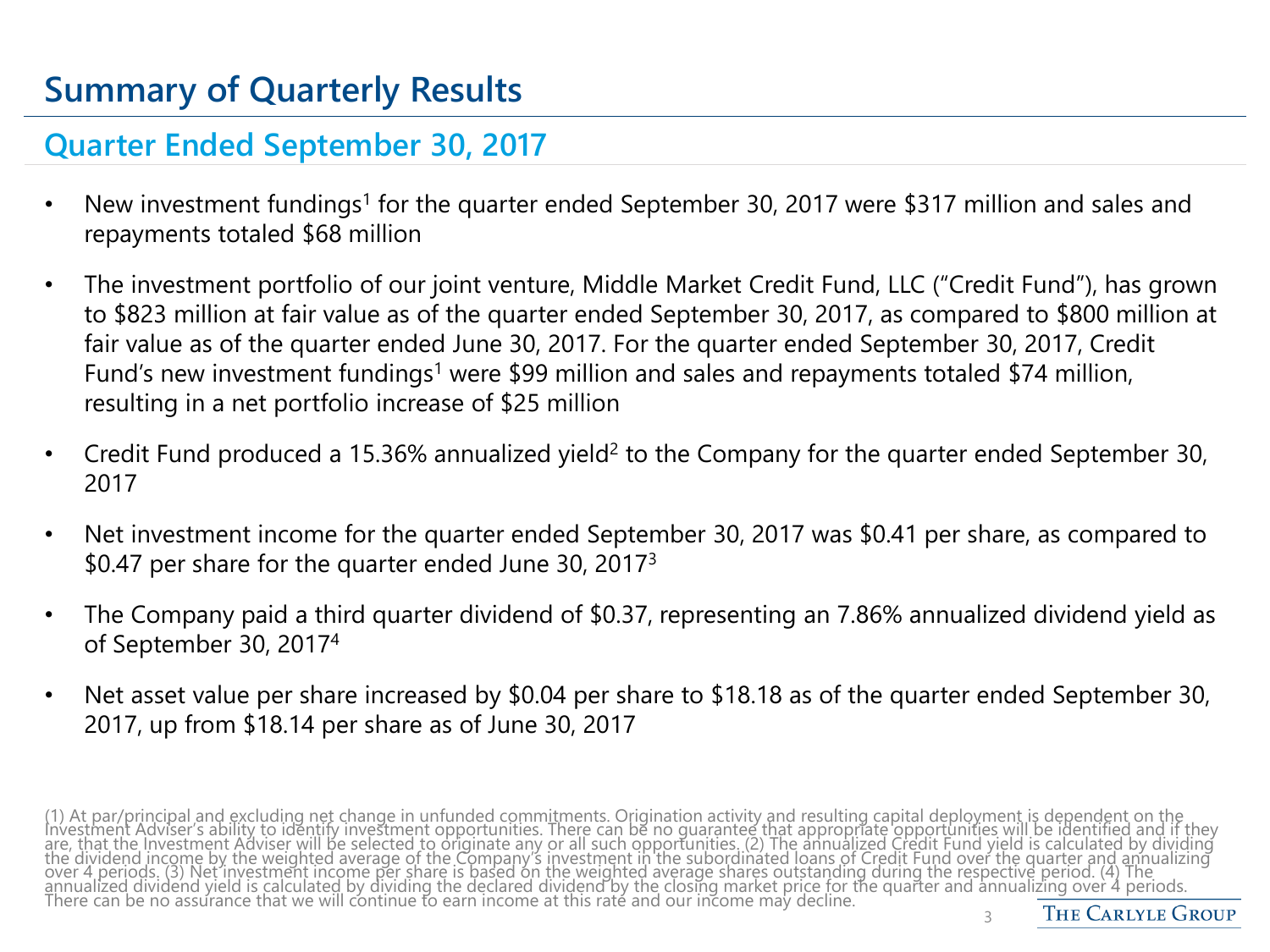### **Portfolio Highlights – New Originations**

#### **Originations & Net Funds Growth**

| (Dollar amounts in thousands and based on par/principal) | O3 2016   | O <sub>4</sub> 2016 | O1 2017   | O <sub>2</sub> 2017 | O <sub>3</sub> 2017 |
|----------------------------------------------------------|-----------|---------------------|-----------|---------------------|---------------------|
| <b>Originations and Net Investment Activity</b>          |           |                     |           |                     |                     |
| Investment Fundings                                      | 313,374   | 174,739             | 154.441   | 614.154             | 316,595             |
| Unfunded Commitments, Net Change                         | 22.511    | (4,356)             | 11,291    | 36,575              | 24,190              |
| Sales and Repayments                                     | (140,990) | (145, 348)          | (194,003) | (281, 258)          | (68, 370)           |
| <b>Net Investment Activity</b>                           | 194,895   | 25,035              | (28, 271) | 369,471             | 272,415             |
| Total Investment Portfolio at Fair Value                 |           |                     |           |                     |                     |
| First Lien Debt                                          | 65.93%    | 67.16%              | 65.85%    | 63.49%              | 64.15%              |

| First Lien, Last-out Unitranche Debt  | 14.68% | 12 ዓ3%   | 12.10% | 10.38% | 11.74% |
|---------------------------------------|--------|----------|--------|--------|--------|
| Second Lien Debt                      | 14.20% | 12.08%.  | 11.61% | 14.58% | 13.69% |
| <b>Structured Finance Obligations</b> | 0.56%  | $0.37\%$ | 0.20%  | 0.15%  | 0.13%  |
| Equity Investments                    | 045%   | 0.46%    | በ 61%  | በ 62%  | 0.69%  |
| Investment Fund / Credit Fund         | 4.18%  | 7.00%    | 9.63%  | 10.78% | 9.60%  |

| 150,500 | 159.361  | 151.204  | 279.527  | 99,092   |
|---------|----------|----------|----------|----------|
| 30.662  | (4.698)  | 1.651    | 15.634   | 17,695   |
| (3,609) | (13,851) | (30,094) | (36,998) | (73,960) |
| 177.553 | 140.812  | 122.761  | 258.163  | 42,827   |
|         |          |          |          |          |

Please refer to the Company's Form 10-Q for the quarterly period ended on September 30, 2017 ("Form 10-Q") for more information. No assurance is given that the Company will continue to achieve comparable results. (1) At quarter end. (2) Credit Fund is an unconsolidated Delaware limited liability company. The Company and Credit Partners USA LLC each has 50% economic ownership of Credit Fund and has commitments to fund, from time to time, capital of up to \$400 million each. Funding of such commitments generally requires the approval of the board of Credit Fund, including the board members appointed by the Company. 4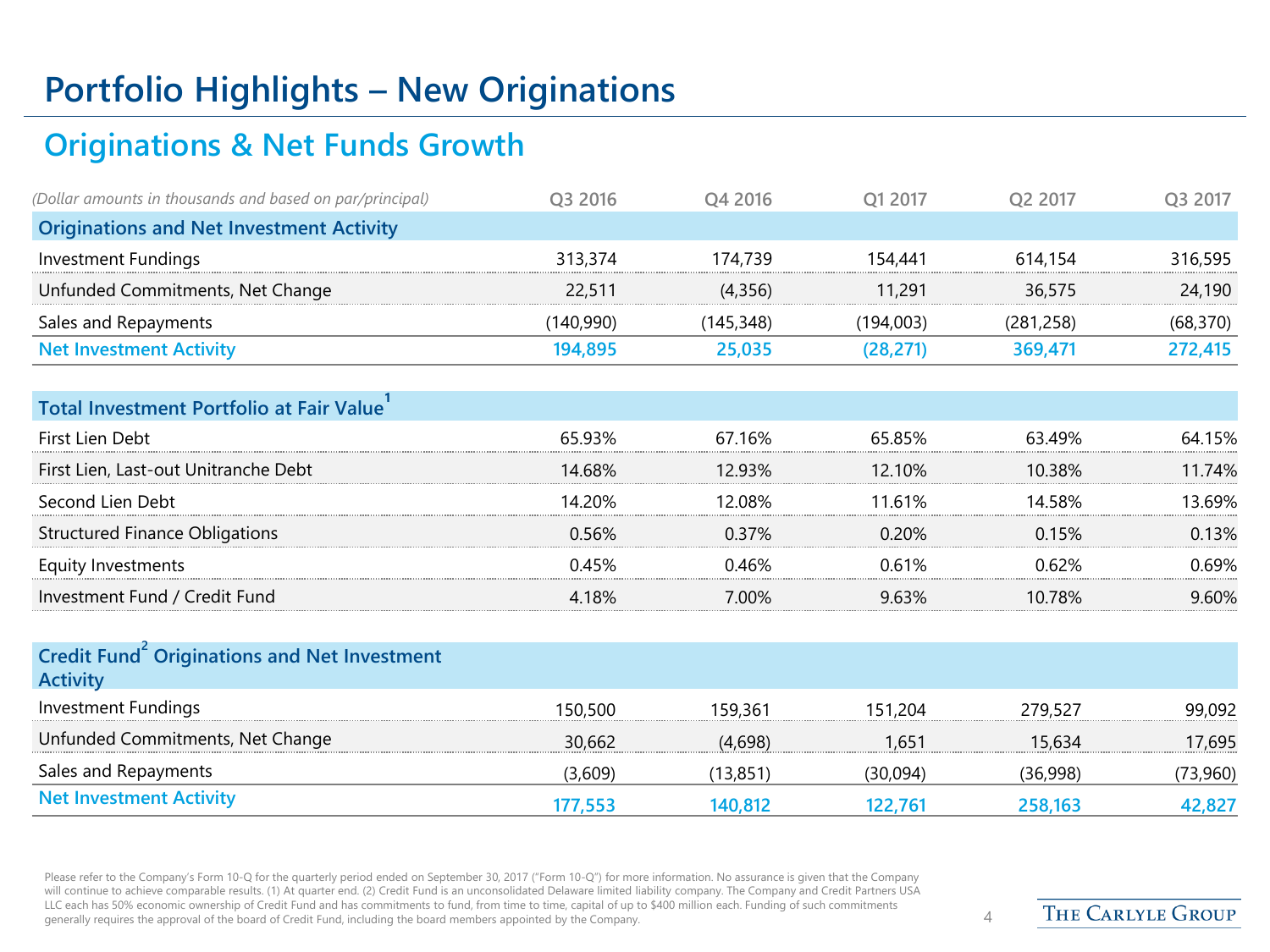#### **Investment Portfolio Overview**

#### **Total Fair Value of Investments at September 30, 2017 of \$1,964 million**



Note: At quarter end. (1) Fair value of investments is subject to change. Past performance is no quarantee of future results. Fair value is determined in good faith by or under the direction of the Company's board of directors pursuant to the Company's valuation policy. Refer to Note 2 (Significant Accounting Policies) and Note 3 (Fair Value Measurements) affection of the company's board of directors pursuant to the Company's Faluation policy. Refer to Note 2 (significant Accounting Policies) and Note 5 (Fair Value Measurements) 5

**THE CARLYLE GROUP**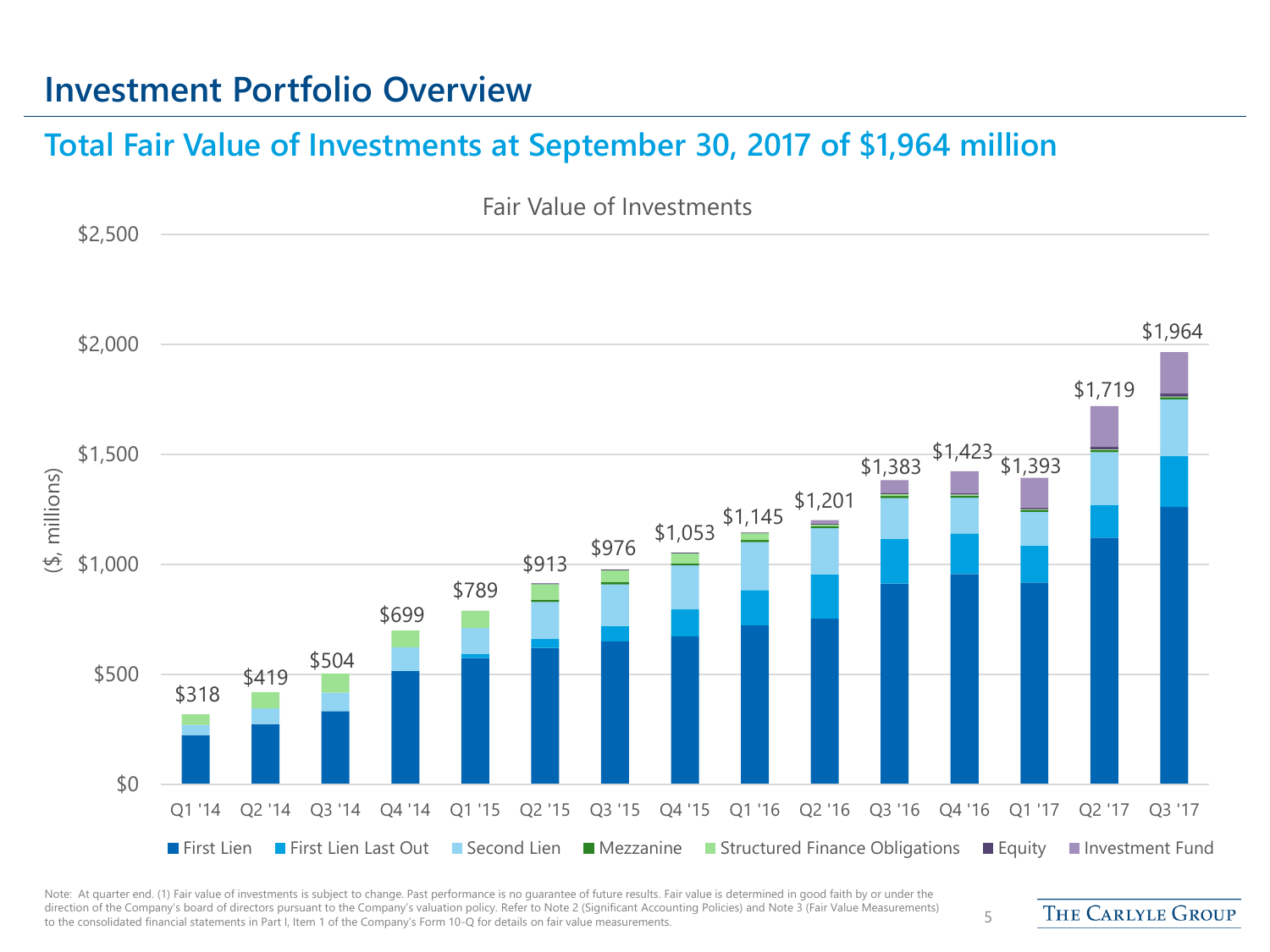#### **Investment Portfolio Overview – TCG BDC and Credit Fund**

#### **Total Fair Value of Investments of TCG BDC and Credit Fund at September 30, 2017 of \$2,599 million<sup>1</sup>**



Note: At quarter end. Fair value of investments is subject to change. Past performance is no quarantee of future results. Fair value is determined in good faith by or under the direction of the Company's board of directors pursuant to the Company's valuation policy. Refer to Note 2 (Significant Accounting Policies), Note 3 (Fair Value Measurements), and Note 5 (Middle Market Credit Fund, LLC) to the consolidated financial statements in Part 1, Item 1 of the Company's Form 10-Q for details on fair value measurements. (1) Total fair value of investments of TCG BDC and Credit Fund is the sum of the fair value of investments of TCG BDC and Credit Fund excluding investments by TCG BDC in Credit Fund. As of September 30, 2017, the fair value of TCG BDC's investment in Credit Fund was \$188.5mm.

THE CARLYLE GROUP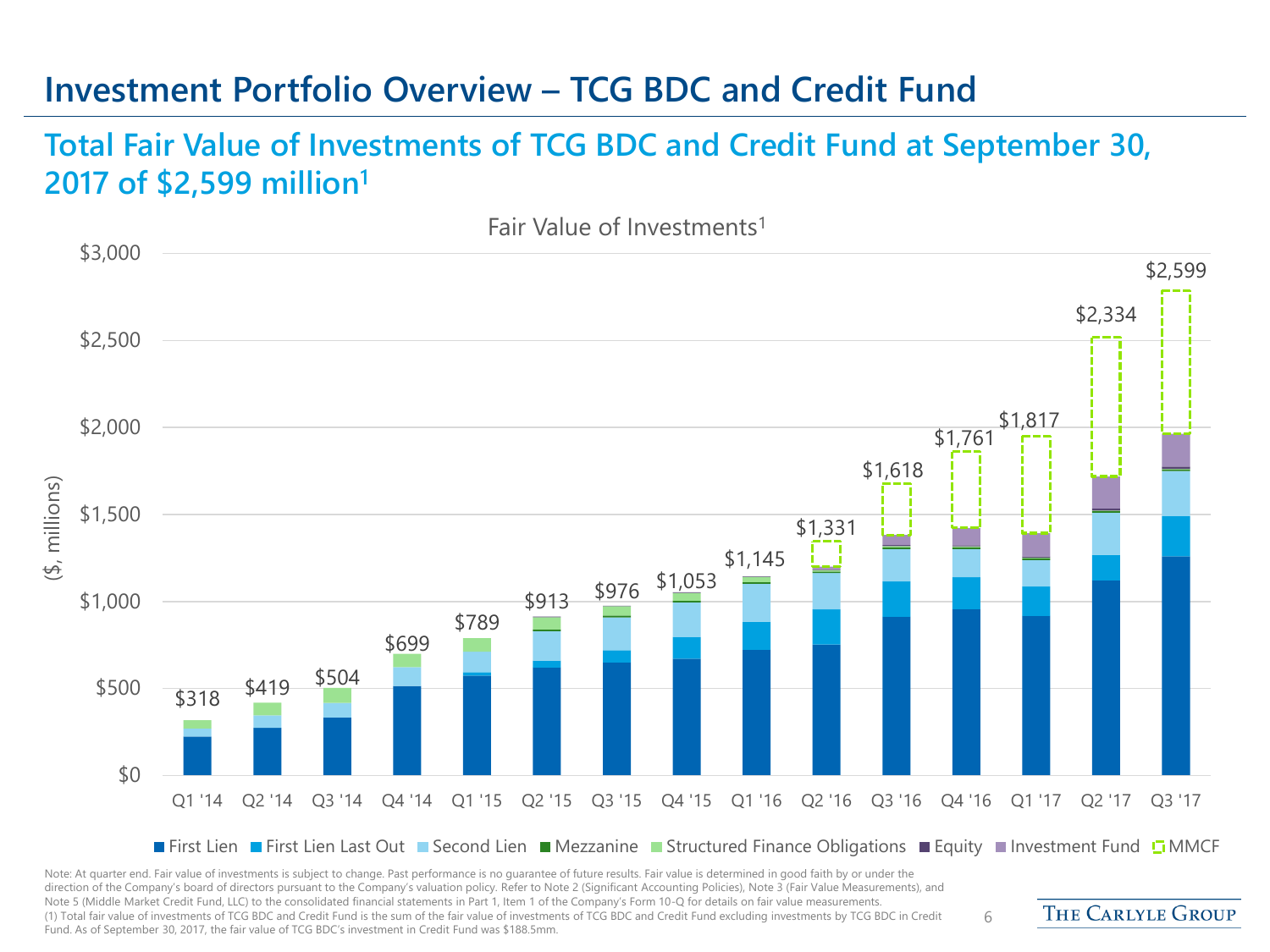#### **Portfolio Summary – TCG BDC and Credit Fund**

**As of September 30, 2017**

|                                                     |         | <b>TCG BDC</b> Credit Fund |
|-----------------------------------------------------|---------|----------------------------|
| Total Investments and Commitments (\$mm)            | \$2,096 | \$888                      |
| Unfunded Commitments (\$mm)                         | \$132   | \$65                       |
| Investments at Fair Value (\$mm)                    | \$1,964 | \$823                      |
| Yield at Cost of Investments <sup>1</sup> (%)       | 8.61%   | 663%                       |
| Yield at Fair Value of Investments <sup>1</sup> (%) | 8.66%   | 6 60%                      |
| Number of Investments                               | 108     | 53                         |
| Number of Portfolio Companies                       | 92      | 47                         |
| Floating / Fixed (%)                                |         | $99\%$ / 1% 100% / 0%      |

#### **64% 12% 13% 0.5% 0.7% 0.1% 96.5% 0.4% 3.1% 10% First Lien Debt First Lien, Last Out Second Lien Debt Mezzanine Equity Structured Finance Investment Fund (Credit Fund) TCG BDC COLLECTED Credit Fund**

#### **Portfolio Characteristics Diversification by Borrower**



(1) Weighted average yields include the effect of accretion of discounts and amortization of premiums and are based on interest rates as of period end. Actual yields earned over the life of each investment could differ materially from the yields presented above. Weighted average yields for TCG BDC do not include TCG BDC's investment in Credit Fund.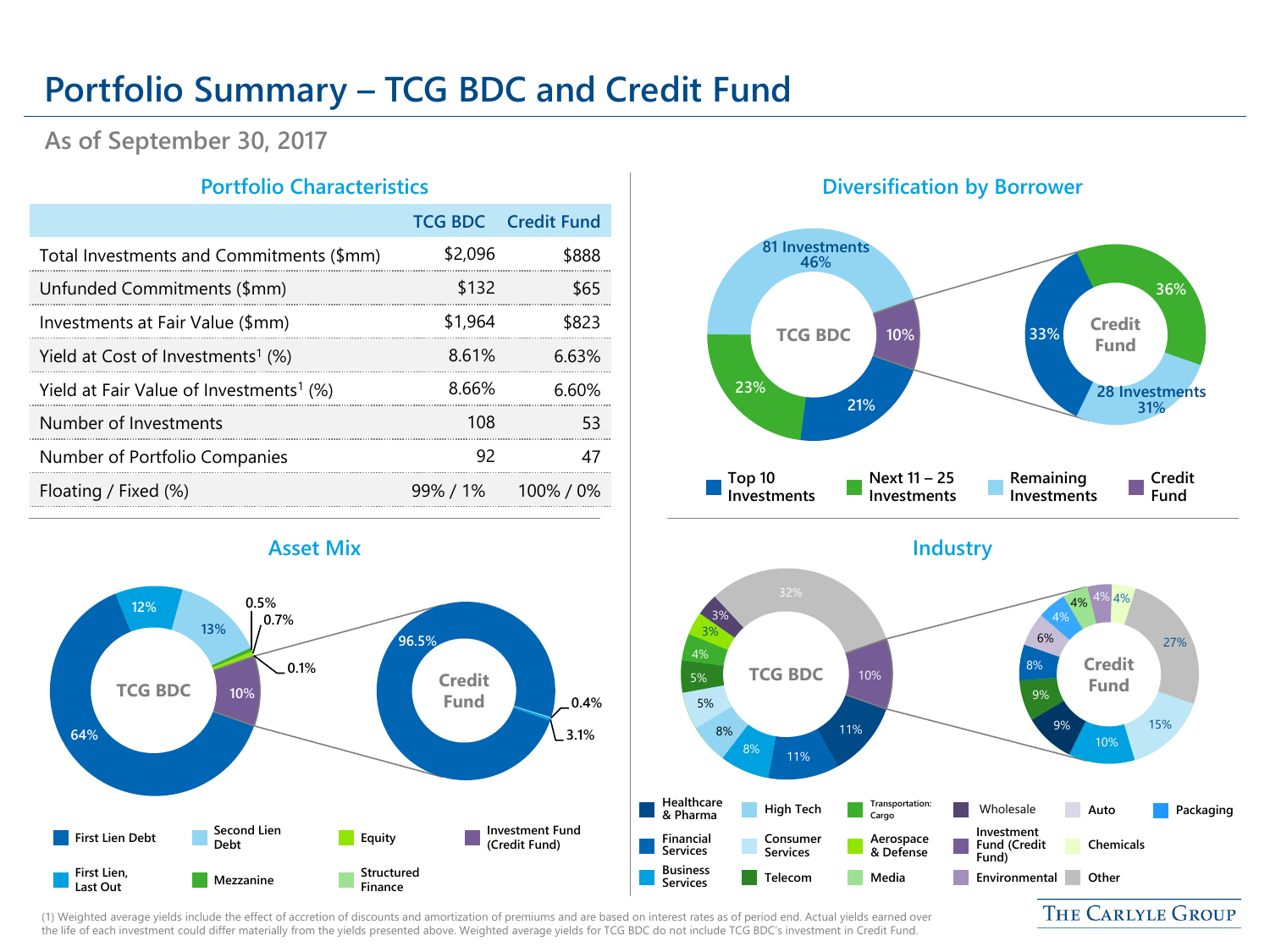## **Credit Quality of Investments**

**Portfolio Risk Ratings**

have occurred. Loss of principal is possible

- Fundamental credit quality at September 30, 2017 remains strong with 1 borrower on non-accrual status, representing less than 2% of total debt investments at fair value and amortized cost
- Approximately 98% of investments in our debt investment portfolio continue to have an Internal Risk Rating of 1 through 4 as of September 30, 2017

|              | Portfolio Risk Ratings                 |                    |                                                                                                                                                                                                                                                                           |                   |                                                                                                                                                              |                   |                 |
|--------------|----------------------------------------|--------------------|---------------------------------------------------------------------------------------------------------------------------------------------------------------------------------------------------------------------------------------------------------------------------|-------------------|--------------------------------------------------------------------------------------------------------------------------------------------------------------|-------------------|-----------------|
|              | (Dollar amounts in millions)           | September 30, 2017 |                                                                                                                                                                                                                                                                           | June 30, 2017     |                                                                                                                                                              | March 31, 2017    |                 |
|              | <b>Internal Risk Rating</b>            | <b>Fair Value</b>  | % of Fair Value                                                                                                                                                                                                                                                           | <b>Fair Value</b> | % of Fair Value                                                                                                                                              | <b>Fair Value</b> | % of Fair Value |
|              |                                        | 75.1               | 4.27%                                                                                                                                                                                                                                                                     | 41.9              | 2.76%                                                                                                                                                        | 27.5              | 2.20%           |
|              |                                        | 1,376.0            | 78.20%                                                                                                                                                                                                                                                                    | 1,150.8           | 75.67%                                                                                                                                                       | 1.023.2           | 82.05%          |
|              |                                        | 187.7              | 10.67%                                                                                                                                                                                                                                                                    | 182.5             | 12.00%                                                                                                                                                       | 93.7              | 7.51%           |
|              |                                        | 84.1               | 4.78%                                                                                                                                                                                                                                                                     | 127.5             | 8.38%                                                                                                                                                        | 89.4              | 7.17%           |
|              |                                        | 36.6               | 2.08%                                                                                                                                                                                                                                                                     | 18.1              | 1.19%                                                                                                                                                        | 13.4              | 1.07%           |
| 6            |                                        |                    | $0.00\%$                                                                                                                                                                                                                                                                  |                   | $0.00\%$                                                                                                                                                     |                   | $0.00\%$        |
| <b>Total</b> |                                        | 1,759.5            | 100.00%                                                                                                                                                                                                                                                                   | 1,520.8           | 100.00%                                                                                                                                                      | 1,247.2           | 100.00%         |
|              | <b>Rating Definition</b>               |                    |                                                                                                                                                                                                                                                                           |                   |                                                                                                                                                              |                   |                 |
|              |                                        |                    | Performing - Low Risk: Borrower is operating more than 10% ahead of the Base Case                                                                                                                                                                                         |                   |                                                                                                                                                              |                   |                 |
|              |                                        |                    | Performing - Stable Risk: Borrower is operating within 10% of the Base Case (above or below). This is the initial rating assigned to all new borrowers                                                                                                                    |                   |                                                                                                                                                              |                   |                 |
| 3            | there is a low risk of payment default |                    | Performing - Management Notice: Borrower is operating more than 10% below the Base Case. A financial covenant default may have occurred, but                                                                                                                              |                   |                                                                                                                                                              |                   |                 |
| 4            |                                        |                    | Watch List: Borrower is operating more than 20% below the Base Case and there is a high risk of covenant default, or it may have already occurred.<br>Payments are current although subject to greater uncertainty, and there is moderate to high risk of payment default |                   |                                                                                                                                                              |                   |                 |
|              |                                        |                    | Watch List - Possible Loss: Borrower is operating more than 30% below the Base Case. At the current level of operations and financial condition, the                                                                                                                      |                   | borrower does not have the ability to service and ultimately repay or refinance all outstanding debt on current terms. Payment default is very likely or may |                   |                 |

6 **Watch List – Probable Loss:** Borrower is operating more than 40% below the Base Case, and at the current level of operations and financial condition, the borrower does not have the ability to service and ultimately repay or refinance all outstanding debt on current terms. Payment default is very likely or may have already occurred. Additionally, the prospects for improvement in the borrower's situation are sufficiently negative that impairment of some or all principal is probable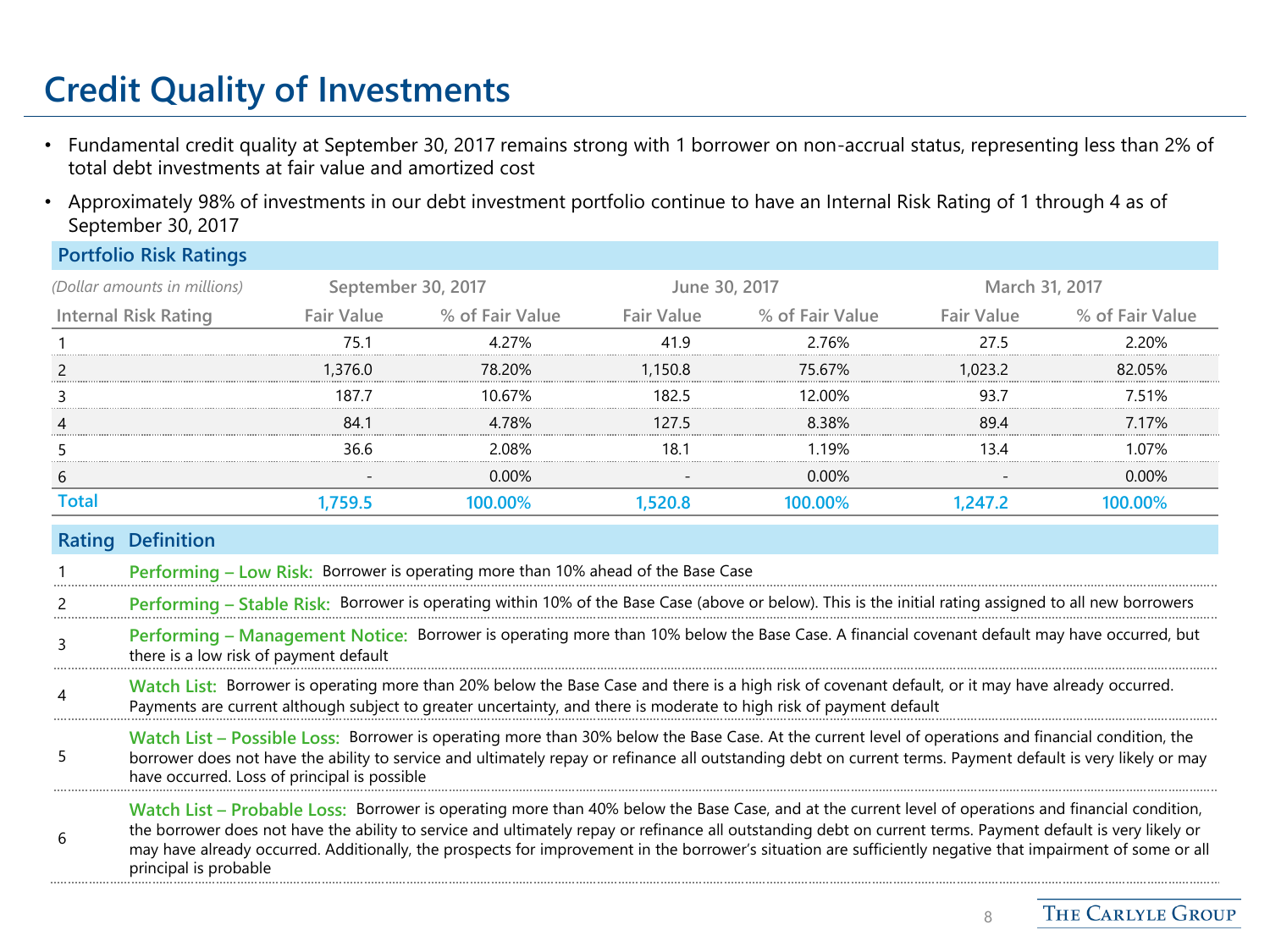### **Financial Performance Summary**

| (Dollar amounts in thousands, except per share data)                        | Q3 2016   | Q4 2016   | Q1 2017   | Q2 2017   | Q3 2017   |
|-----------------------------------------------------------------------------|-----------|-----------|-----------|-----------|-----------|
| Net Investment Income Per Share                                             | 0.42      | 0.45      | 0.46      | 0.47      | 0.41      |
| Net Realized & Unrealized Appreciation (Depreciation) Per Share             | 0.36      | (0.02)    | (0.07)    | (0.13)    | 0.00      |
| Net Income Per Share                                                        | 0.78      | 0.43      | 0.39      | 0.34      | 0.41      |
| Dividends Paid Per Share                                                    | 0.40      | 0.48      | 0.41      | 0.37      | 0.37      |
| <b>Net Asset Value Per Share</b>                                            | 18.38     | 18.32     | 18.30     | 18.14     | 18.18     |
| Weighted Average Shares Outstanding for the Period (in thousands)           | 37,489    | 40,707    | 41,707    | 45,978    | 61,840    |
| Shares Outstanding at End of Period (in thousands)                          | 39,791    | 41,702    | 41,708    | 61,406    | 61,860    |
| <b>Total Fair Value of Investments</b>                                      | 1,382,614 | 1,422,759 | 1,392,545 | 1,719,473 | 1,964,117 |
| Number of Portfolio Companies                                               | 90        | 86        | 82        | 86        | 92        |
| Average Size of Investment in Portfolio Company (Notional) <sup>1</sup>     | 16,680    | 17,755    | 18,275    | 20,459    | 22,774    |
| Weighted Average all-in Yield on Investments at Amortized Cost <sup>2</sup> | 8.30%     | 8.19%     | 8.33%     | 8.63%     | 8.61%     |
| Weighted Average all-in Yield on Investments at Fair Value <sup>2</sup>     | 8.33%     | 8.23%     | 8.35%     | 8.68%     | 8.66%     |
| <b>Net Assets</b>                                                           | 731,238   | 764,137   | 763,318   | 1,113,743 | 1,124,353 |
| <b>Debt</b>                                                                 | 665,814   | 692,734   | 661,508   | 602,547   | 849,770   |
| <b>Debt To Equity at Quarter End</b>                                        | 0.91x     | 0.91x     | 0.87x     | 0.54x     | 0.76x     |

Note: The net asset value per share and dividends declared per share are based on the shares outstanding at each respective quarter-end. Net investment income per share<br>and net change in realized and unrealized appreciatio

(2) Weighted average yields include the effect of accretion of discounts and amortization of premiums and are based on interest rates as of each respective period end. Actual and a Actual priod end. Actual and the vields e

THE CARLYLE GROUP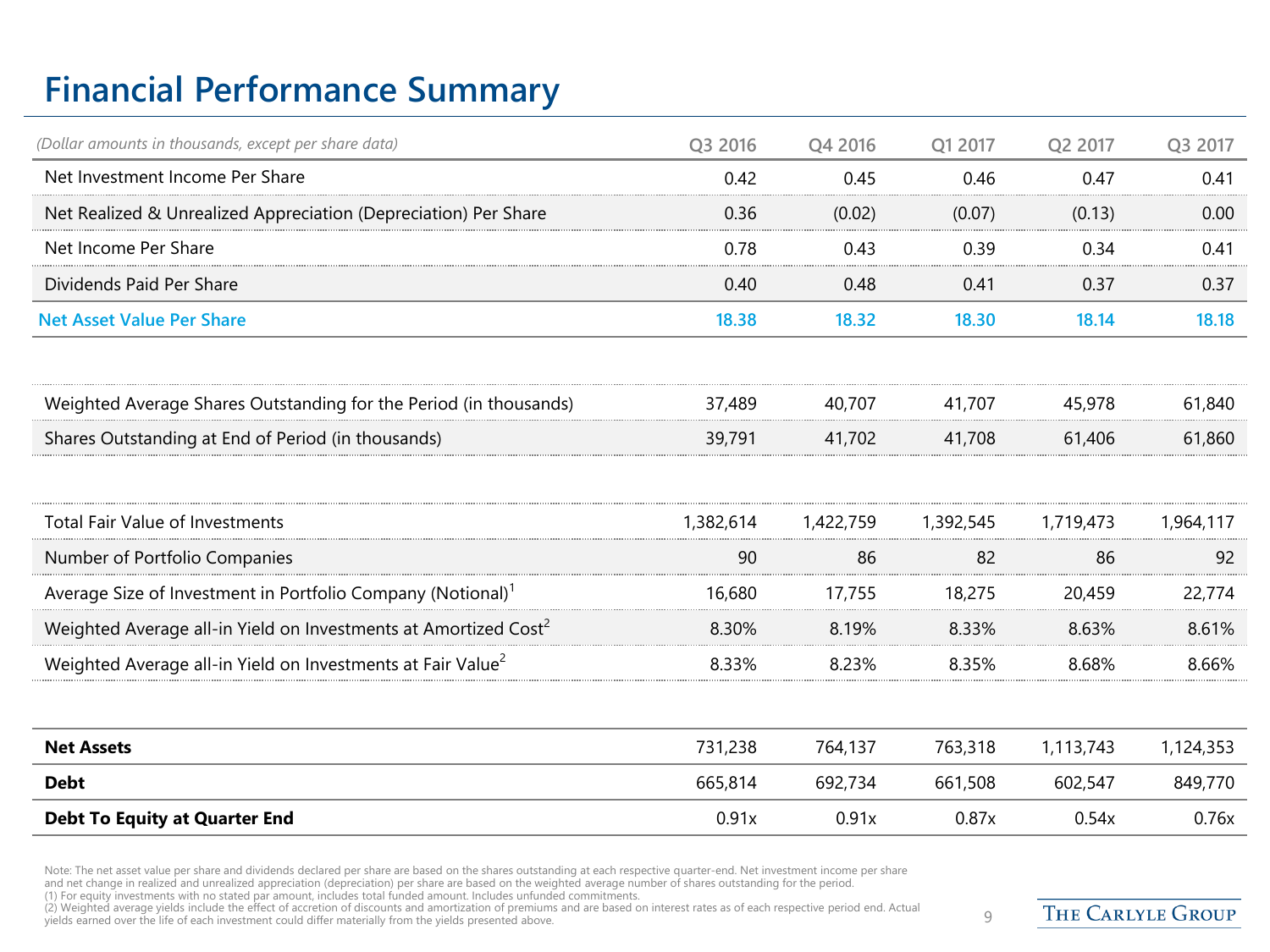### **Quarterly Statements of Financial Condition**

| (Dollar amounts in thousands, except per share data)                  | Q3 2016   | Q4 2016   | Q1 2017   | Q2 2017   | Q3 2017                  |
|-----------------------------------------------------------------------|-----------|-----------|-----------|-----------|--------------------------|
| <b>Assets</b>                                                         |           |           |           |           |                          |
| Investments at Fair Value (Non-Controlled/Non-Affiliated)             | 1,324,856 | 1,323,102 | 1,249,566 | 1,520,997 | 1,760,611                |
| Investments at Fair Value (Non-Controlled/Affiliated)                 |           |           | 8,858     | 13,165    | 14,959                   |
| Investments at Fair Value (Controlled/Affiliated)                     | 57,758    | 99,657    | 134,121   | 185,311   | 188,547                  |
| Total Investments at Fair Value                                       | 1,382,614 | 1,422,759 | 1,392,545 | 1,719,473 | 1,964,117                |
| Cash & Cash Equivalents                                               | 49,841    | 38,489    | 44,874    | 28,159    | 35,149                   |
| Receivable From Investment Sold                                       | 13,019    | 19,750    | 11,874    |           |                          |
| <b>Deferred Financing Costs</b>                                       | 3,471     | 3,308     | 3,221     | 3,629     | 3,734                    |
| Interest Receivable Non-Controlled/Non-Affiliated Investments         | 3,840     | 3,407     | 3,272     | 4,358     | 4,892                    |
| Interest & Dividend Receivable From Controlled/Affiliated Investments | 686       | 2,400     | 3,048     | 3,996     | 5,528                    |
| Prepaid Expenses & Other Assets                                       | 256       | 42        | 159       | 146       | 55                       |
| <b>Total Assets</b>                                                   | 1,453,727 | 1,490,155 | 1,458,993 | 1,759,761 | 2,013,475                |
| <b>Liabilities</b>                                                    |           |           |           |           |                          |
| Payable for Investment Purchased                                      | 19,800    |           |           | 4,996     |                          |
| Secured Borrowings                                                    | 395,016   | 421,885   | 390,608   | 331,597   | 578,769                  |
| 2015-1 Notes Payable, Net of Unamortized Debt Issuance Costs          | 270,798   | 270,849   | 270,900   | 270,950   | 271,001                  |
| Due to Investment Adviser                                             | 140       | 215       | 86        | 118       | 102                      |
| Interest & Credit Facility Fees Payable                               | 3,277     | 3,599     | 3,703     | 3,830     | 4,792                    |
| Dividend Payable                                                      | 15,917    | 20,018    | 17,100    | 22,720    | 22,888                   |
| Base Management & Incentive Fees Payable                              | 16,142    | 8,157     | 11,764    | 9.132     | 9,986                    |
| Administrative Service Fees Payable                                   | 127       | 137       | 115       | 120       | 100                      |
| <b>Offering Costs Payable</b>                                         |           |           |           | 1,128     | 36                       |
| Other Accrued Expenses & Liabilities                                  | 1,272     | 1,158     | 1,399     | 1,427     | 1,448                    |
| <b>Total Liabilities</b>                                              | 722,489   | 726,018   | 695,675   | 646,018   | 889,122                  |
| <b>Net Assets</b>                                                     | 731,238   | 764,137   | 763,318   | 1,113,743 | 1,124,353                |
| <b>Total Liabilities &amp; Net Assets</b>                             | 1,453,727 | 1,490,155 | 1,458,993 | 1,759,761 | 2,013,475                |
| <b>Net Asset Value Per Share</b>                                      | \$18.38   | \$18.32   | \$18.30   | \$18.14   | \$18.18                  |
| Please refer to the Company's Form 10-Q for more information.         |           |           | 10        |           | <b>THE CARLYLE GROUP</b> |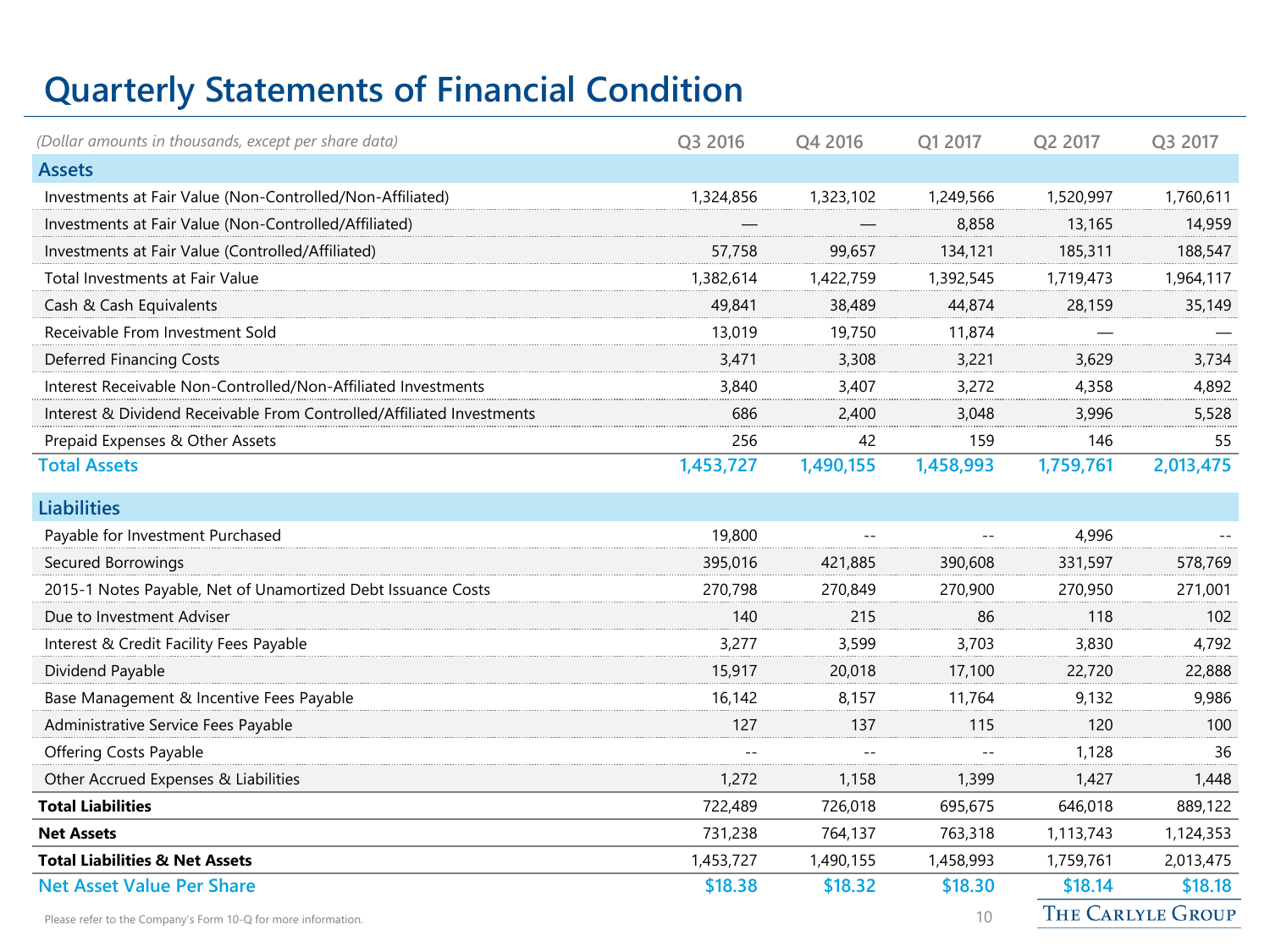### **Quarterly Operating Results**

| (Dollar amounts in thousands)                        | Q3 2016 | Q4 2016 | Q1 2017 | Q2 2017 | Q3 2017 |
|------------------------------------------------------|---------|---------|---------|---------|---------|
| Interest Income                                      | 26,362  | 28,645  | 28,354  | 30,526  | 34,740  |
| Payment-In-Kind Interest Income                      |         |         |         |         | 778     |
| Income From Credit Fund                              | 686     | 2,454   | 3,209   | 4,172   | 5,812   |
| Other Income                                         | 1,909   | 2,057   | 2,536   | 4,046   | 1,318   |
| Total Investment Income                              | 28,957  | 33,156  | 34,099  | 38,744  | 42,648  |
|                                                      |         |         |         |         |         |
| Management Fees (Net Of Waiver)                      | 3,132   | 3,570   | 3.417   | 3.771   | 4.666   |
| Incentive Fees                                       | 3,962   | 4,587   | 4,777   | 5,361   | 5,321   |
| Interest Expense & Credit Facility Fees              | 4.733   | 5,421   | 5,537   | 6,267   | 6,443   |
| Other Expenses                                       | 1,284   | 1,229   | 1,261   | 1,897   | 1,138   |
| Net Expenses                                         | 13,111  | 14,807  | 14,992  | 17,297  | 17,568  |
| <b>Net Investment Income</b>                         | 15,846  | 18,349  | 19,107  | 21,448  | 25,080  |
| Net Realized and Change in Unrealized Gains & Losses | 13,324  | (953)   | (2,934) | (5,947) | 463     |
| <b>Net Income</b>                                    | 29,170  | 17,396  | 16,173  | 15,501  | 25,543  |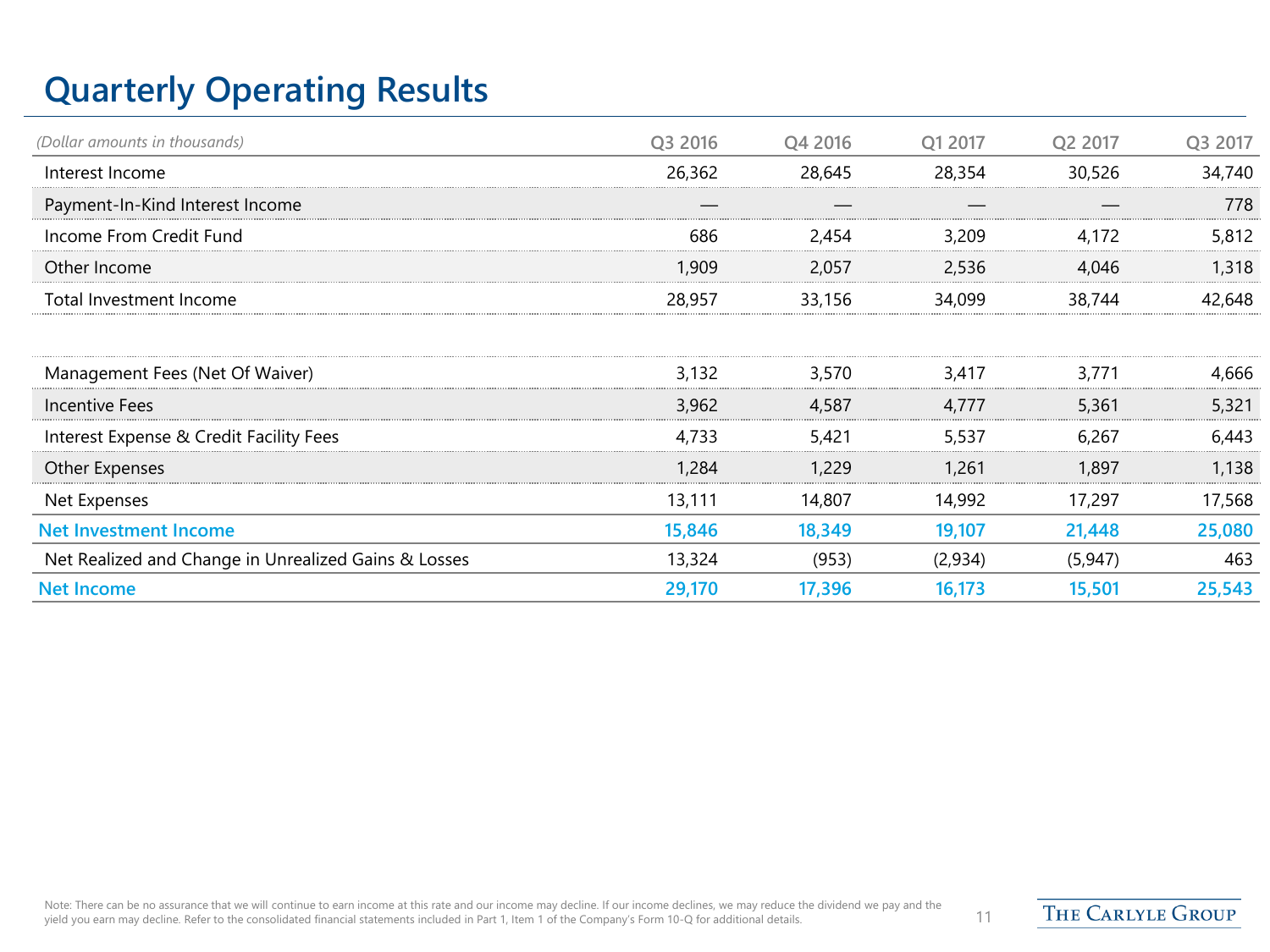#### **Net Asset Value Per Share Bridge**

**Quarter Ended September 30, 2017**



THE CARLYLE GROUP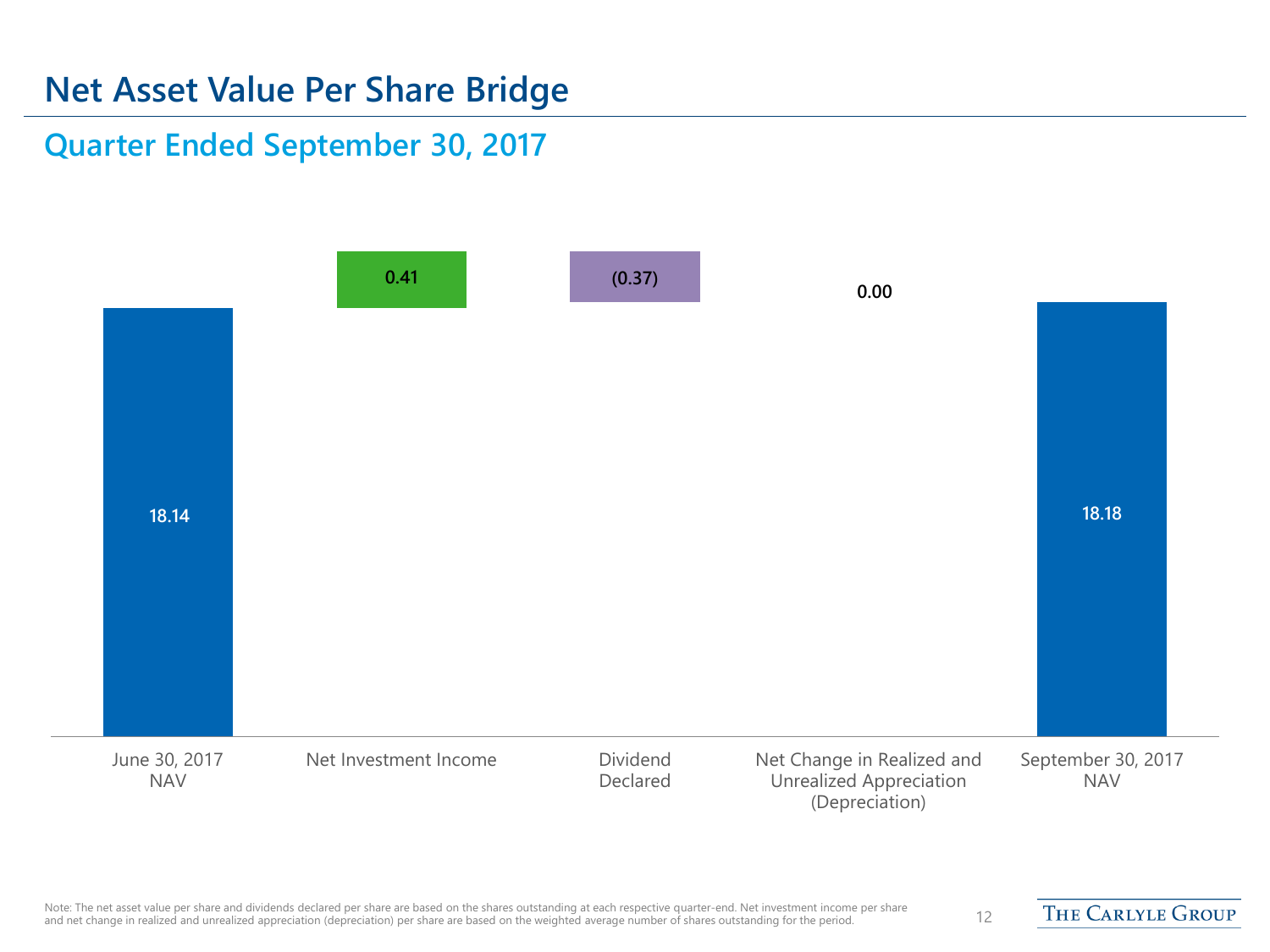#### **Senior Secured Credit Facilities & Unfunded Commitments**

#### **Terms & Conditions**

| Credit Facility <sup>1</sup>                                 |                                                      |
|--------------------------------------------------------------|------------------------------------------------------|
| Size                                                         | \$383.0 million committed                            |
| Tenor                                                        | 5 years (4 year revolving); maturity date 3/21/2022  |
| Pricing                                                      | LIBOR $+$ 225 bps / 37.5 bps unused fee              |
| <b>SPV Credit Facility<sup>1</sup></b>                       |                                                      |
| Size                                                         | \$400.0 million committed                            |
| Tenor                                                        | 5 years (3 years revolving); maturity date 5/23/2022 |
| Pricing                                                      | LIBOR $+$ 200 bps / 50-75 bps unused fee             |
|                                                              | Carlyle GMS Finance MM CLO 2015-1 LLC Notes          |
| Size                                                         | \$273.0 million                                      |
| Maturity Date                                                | 7/15/2027                                            |
| Weighted Average 327bps <sup>2</sup><br><b>Interest Rate</b> |                                                      |
| Credit Fund Sub Facility <sup>1,3</sup>                      |                                                      |
| Size                                                         | \$640.0 million committed                            |
| Tenor                                                        | 6 years (3 years revolving); maturity date 5/22/2023 |
| Pricing                                                      | LIBOR $+$ 250 bps / 50-75 bps unused fee             |

#### **Debt on Company's Balance Sheet as of September 30, 2017**



#### **Unfunded Commitments**

|                                             |   | Par Value as of                     |         |
|---------------------------------------------|---|-------------------------------------|---------|
| (Dollar amounts in thousands)               |   | September 30, June 30, 2017<br>2017 |         |
| Unfunded Delayed Draw<br>Commitments        | S | 94.140 \$                           | 75,335  |
| Unfunded Revolving Term<br>Loan Commitments |   | 37,683                              | 32,298  |
| <b>Total Unfunded Commitments</b>           |   | 131.823                             | 107,633 |

(1) Size represents maximum principal amount of the Facility and is subject to availability under the Facility, which is based on certain advance rates multiplied by the value of the Company's portfolio investments (subject to certain concentration limitations) net of certain other indebtedness that the Company may incur in accordance with the terms of the Facility. Middle Market Credit Fund SPV, LLC (the "Credit Fund Sub"), a Delaware limited liability company, was formed on April 5, 2016. Credit Fund Sub is a wholly-owned subsidiary of Credit Fund and is consolidated in Credit Fund's consolidated financial statements commencing from the date of its formation. (2) Weighted average interest rate, including amortization of debt issuance costs on the 2015-1 notes, for the quarter ended September 30, 2017. (3) Credit Fund closed on June 24, 2016 on a revolving credit facility, the Credit Fund Facility, from which Credit Fund may from time to time request mezzanine loans from the Company. The maximum principal amount of the Credit Fund Facility is \$125mm. 13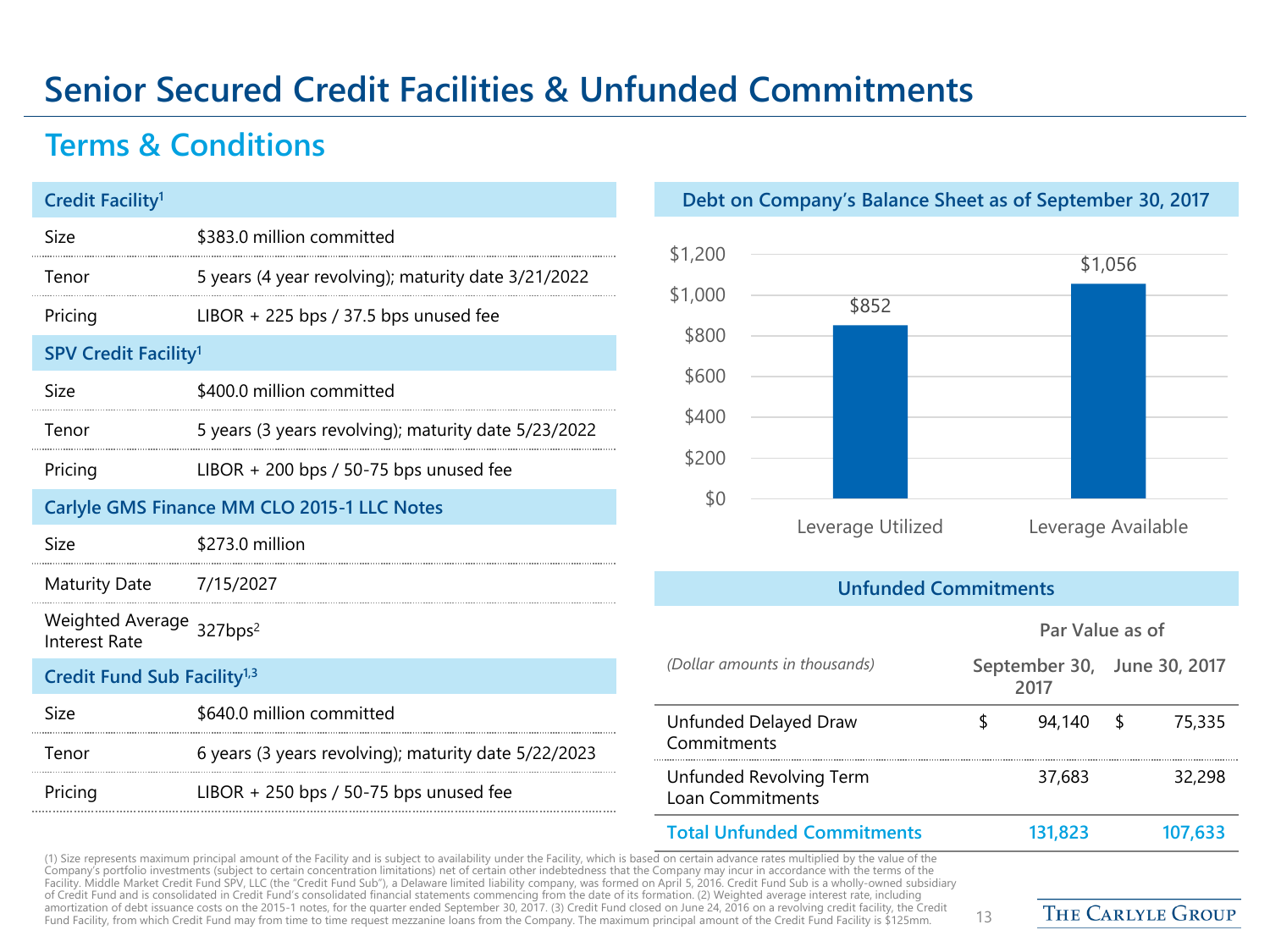### **Liquidity and Investment Capacity**

#### • **Cash and Cash Equivalents**

– Cash and cash equivalents totaled \$35.1 million as of September 30, 2017

#### • **Credit Facilities - Availability**

- Credit Facility in September 2017, the aggregate amount of the commitments under the Credit Facility were increased by \$100.0 million from lenders. As of September 30, 2017, subject to leverage and borrowing base restrictions, we had approximately \$134.0 million of remaining commitments and approximately \$134.0 million of availability on this \$383.0 million revolving credit facility
- SPV Credit Facility as of September 30, 2017, subject to leverage and borrowing base restrictions, we had approximately \$70.2 million of remaining commitments and approximately \$2.7 million of availability on this \$400.0 million revolving credit facility